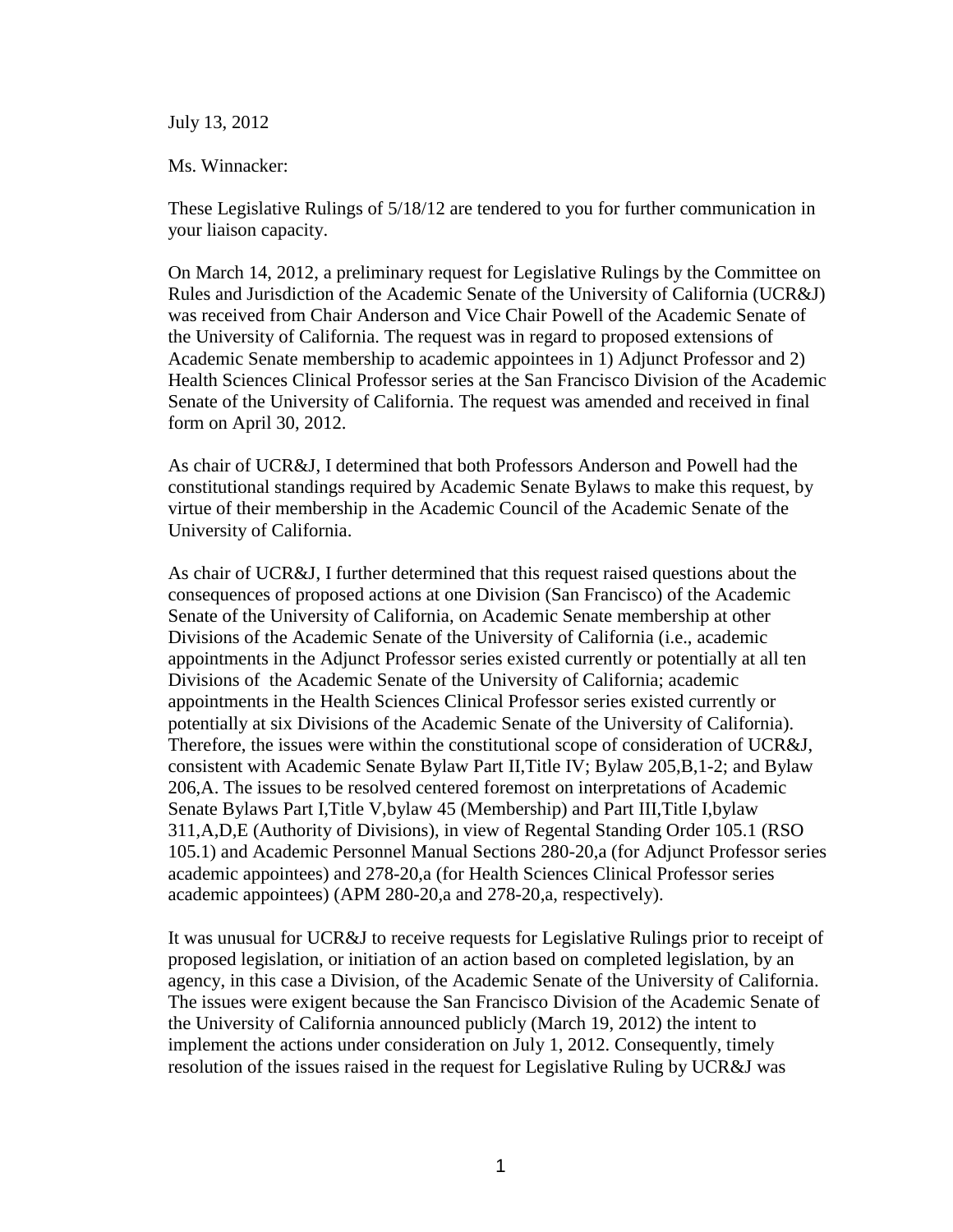necessary to endorse, revise or stay the proposed actions of the Division in the near future.

It was also unusual for UCR&J to seek direct testimony from "claimant" and "respondent" officers of different agencies of the Academic Senate of the University of California in requests for Legislative Ruling. However, disputes in regard to membership in the Academic Senate of the University of California have evoked controversy on previous occasions. Furthermore, membership in the Academic Senate of the University of California has demonstrated historical evolution to include significant complements of academic appointees in additional series (particularly the Professor-In-Residence and Professor of Clinical "X" series). In these precedents, the Regents acted to amend Standing Orders based, at least in part, on supportive Memorials from the Academic Senate. Consequently, UCR&J (with members Fisher, Mattey and Narayan present, and members Dickson and Hirschberg participating by teleconference) met at the Office of the President of the University of California on May 8, 2012, with Academic Senate Chair Anderson and Academic Senate Vice Chair Powell, then San Francisco Division Chair Newcomer and San Francisco Division Vice Chair Chehab, and finally with San Francisco Division Chair of the Committee on Academic Personnel Garcia in order to obtain a fair and unprejudiced understanding of the issues involved in this case and the legislative process employed by the San Francisco Division of the Academic Senate of the University of California to arrive at its proposed actions. The testimony of these colleagues contributed significantly to the deliberations of UCR&J, and was in all cases considered closely before UCR&J arrived at findings enumerated below.

The members of UCR&J concurred unanimously with these preliminary determinations of the chair and methods of procedure.

After due deliberation and consideration of background/testimonial materials (available on request), UCR&J rendered a decision on this request for Legislative Rulings. As per Academic Senate Bylaw 206.II.A, these Legislative Rulings have now been presented to the Academic Council of the Academic Senate of the University of California for consideration and comment at its meeting of 6/27/12. As per the 7/9/12 request of Chair Anderson, a 5/29/12 memo of opinion from the Office of General Counsel of the University of California related to this case was considered. This opinion was inconsistent with the explicit specifications and full scope of Regental Standing Orders, Academic Personnel Manual sections, and Senate Bylaws related to the case at hand, as determined by UCR&J. Consequently, these Legislative Rulings have not been revised. UCR&J now requests the submission of these Legislative Rulings to the Assembly of the Academic Senate of the University of California for information as required in the Bylaws of the Academic Senate.

Robin Fisher (Chair, UCR&J 2009-10; 2010-11; 2011-12)

\_\_\_\_\_\_\_\_\_\_\_\_\_\_\_\_\_\_\_\_\_\_\_\_\_\_\_\_\_\_\_\_\_\_\_\_\_\_\_\_\_\_\_\_\_\_\_\_\_\_\_\_\_\_\_\_\_\_\_\_\_\_\_\_\_\_\_\_\_\_\_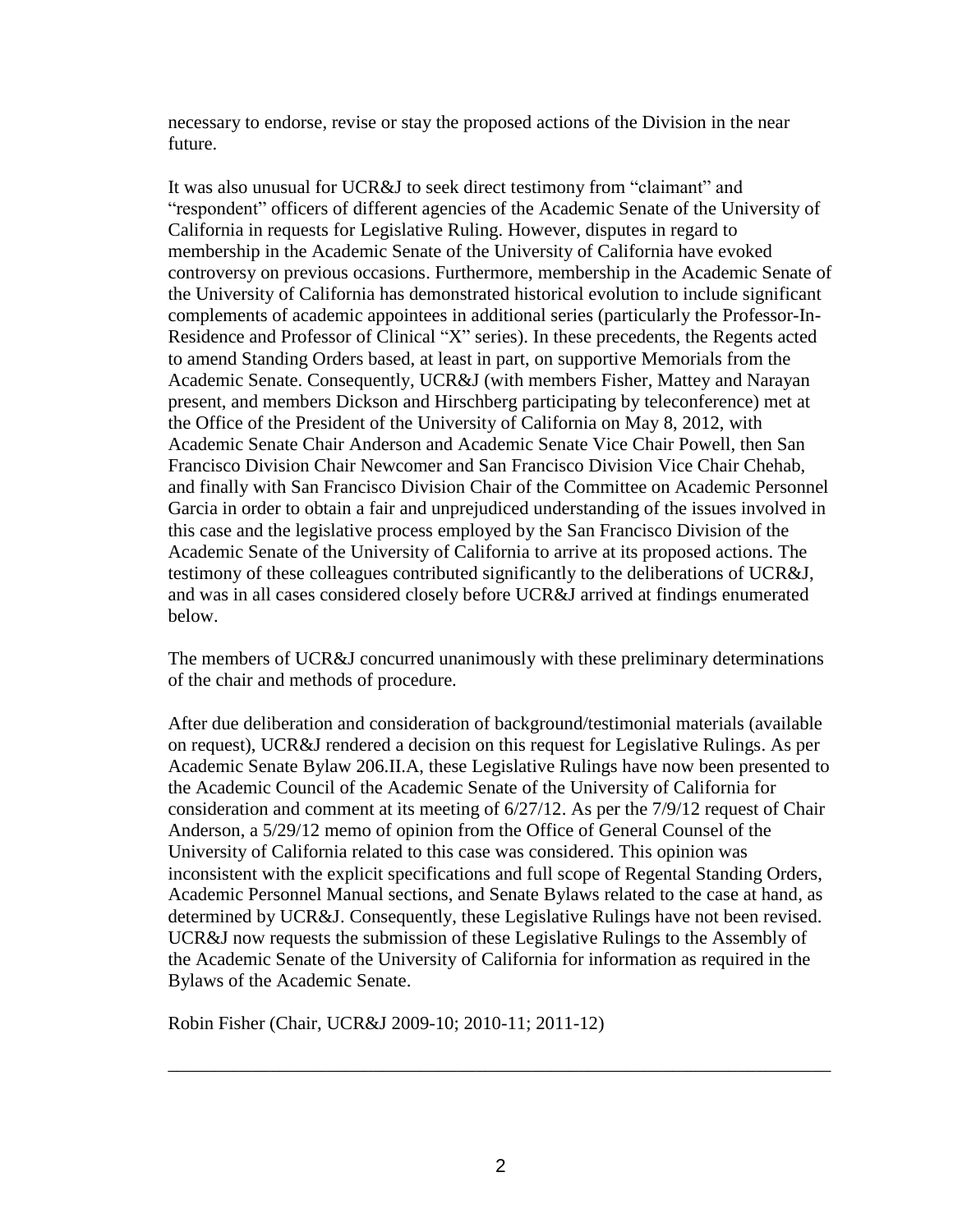# *UCR&J Legislative Rulings of 5/22/12*

**By unanimous votes of five (5) ayes and zero (0) nays, the Committee on Rules and Jurisdiction of the Academic Senate of the University of California (UCR&J) renders the following Legislative Rulings in regard to the current proposals of the San Francisco Division of the Academic Senate of the University of California to grant membership in the Academic Senate of the University of California to academic appointees in Adjunct Professor and Academic Health Sciences Professor series:**

**1) The actions proposed by the San Francisco Division of the Academic Senate of the University of California are not consistent with the explicit statement of academic appointment series eligible for membership in the Academic Senate of the University of California enumerated by Standing Order 105.1.a (RSO 105.1.a) of the Regents of the University of California.** 

**"**The Academic Senate shall consist of the President, Vice Presidents, Chancellors, Vice Chancellors, Deans, Provosts, Directors of academic programs, the chief admissions officer on each campus and in the Office of the President, registrars, the University Librarian on each campus of the University, and each person giving instruction in any curriculum under the control of the Academic Senate whose academic title is Instructor, Instructor in Residence; Assistant Professor, Assistant Professor in Residence, Assistant Professor of Clinical (e.g., Medicine); Associate Professor, Associate Professor in Residence, Associate Professor of Clinical (e.g., Medicine), Acting Associate Professor; Professor, Professor in Residence, Professor of Clinical (e.g., Medicine), or Acting Professor; full-time Lecturer with Potential for Security of Employment, full-time Senior Lecturer with Potential for Security of Employment, full-time Lecturer with Security of Employment, or full-time Senior Lecturer with Security of Employment; however, Instructors and Instructors in Residence of less than two years' service shall not be entitled to vote."

**2) The actions proposed by the San Francisco Division of the Academic Senate of the University of California are not consistent with the requirement of Standing Order 105.1.b (RSO 105.1.b) of the Regents of the University of California for the Academic Senate of the University of California to "determine its own membership** *under* **(emphasis added) the above rule" (RSO 105.1.a).**

"The Academic Senate shall determine its own membership under the above rule, and shall organize, and choose its own officers and committees in such manner as it may determine."

**3) The actions proposed by the San Francisco Division of the Academic Senate of the University of California are not consistent with the second clause in Standing Order 105.1.a (RSO 105.1) of the Regents of the University of California.**

**"**Members of the faculties of professional schools offering courses at the graduate level only shall be members also of the Academic Senate, but, in the discretion of the Academic Senate, may be excluded from participation in activities of the Senate that relate to curricula of other schools and colleges of the University.**."** 

**In view of the explicit list of series of qualified academic appointees given in clause 1 of RSO 105.1.a and the directive for membership determination given in RSO 105.1.b, this clause first affirms membership in the Academic Senate for academic appointees in the series defined in RSO 105.1a. It then disassociates Academic Senate membership from unusual curricular and instructional duties of specified professional schools. Thus, UCR&J interprets this clause to mean that membership in the Faculty of such Schools is derived from, and is subordinate to, membership in the Academic Senate. The clause does not**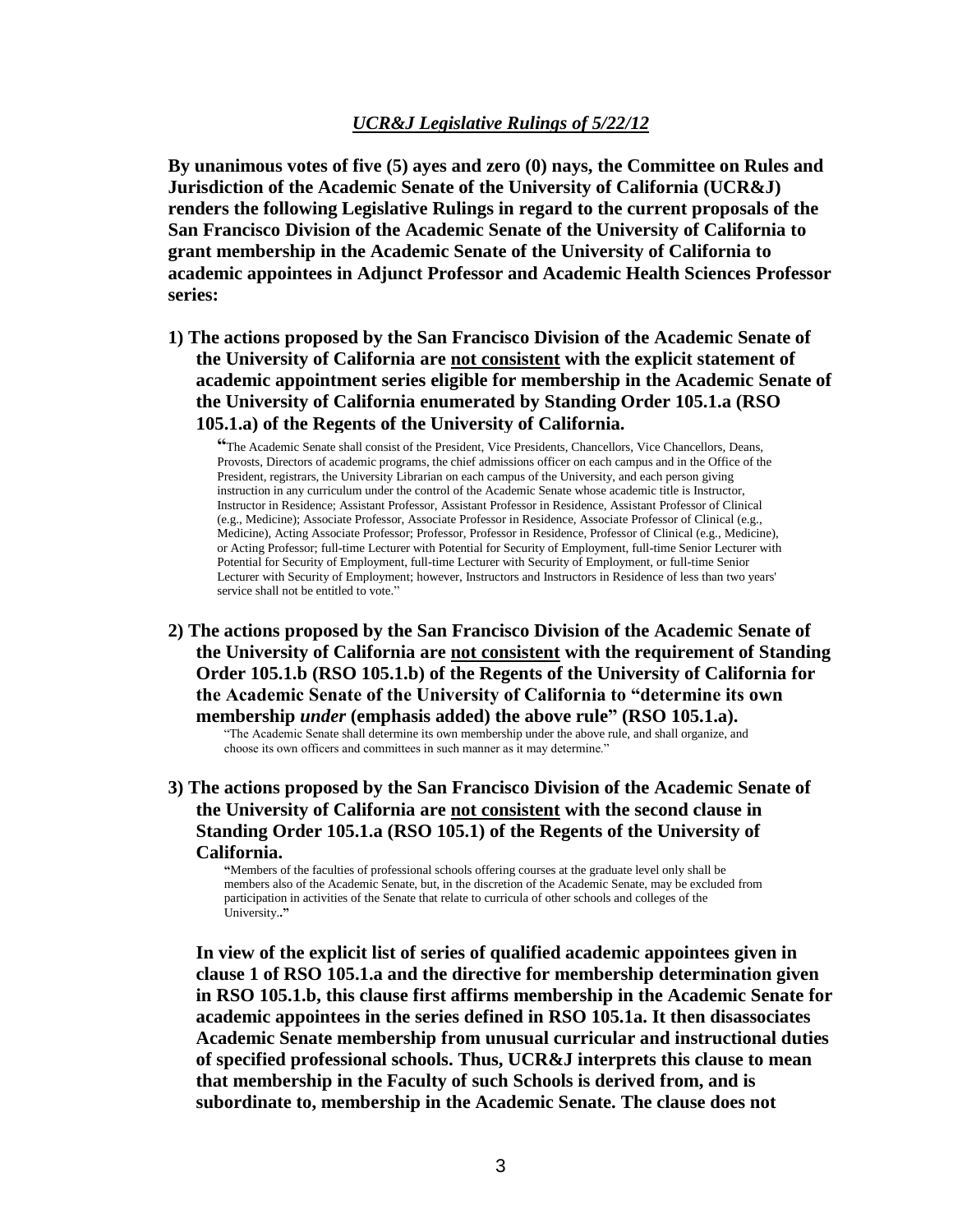**generate a new and sufficient condition for membership in the academic Senate beyond the condition already specified in RSO 105.1.a.**

**This clause also allows for, but does not require, exclusion of members of Academic Senate who are Faculty of such Schools from Academic Senate curricular and instructional duties related to other schools and colleges than their own, in contradistinction from all other members of the Academic Senate.** 

**This clause does not delegate the definition of membership in the Academic Senate to either Divisions or Schools.** 

**The "courses at the graduate level", which specify the Schools affected by this clause, are post-baccalaureate, first professional programs leading to M.D., D.D.S., D.V.M., D.Pharm. or J.D. degrees, as determined previously in UCR&J Legislative Ruling 6.11.E. Academic oversight of these degree programs, but not faculty governance, is delegated by the Academic Senate to the Faculty of Schools, composed entirely of members of the Academic Senate, wherein such programs are located. Beyond these duties, the clause does not apply to the Schools or the Division as a whole located at the San Francisco Division of the University of California. All of these Schools also offer traditional graduate (i.e., academic doctoral and masters) degree programs governed entirely by the Academic Senate of the University of California, through authority delegated to the Academic Senate Coordinating Committee on Graduate Affairs then to the Division Graduate Council.** 

- **4) The actions proposed by the San Francisco Division of the Academic Senate of the University of California are not consistent with Bylaws of the Academic Senate of the University of California. These Bylaws include:** 
	- **A) Academic Senate Bylaw Part I,Title I,bylaw 5 (Membership and Authority). This Bylaw is a** *verbatim* **acceptance and adaptation of RSO 105.1, which is declared integral for the purposes of government by the Academic Senate. The actions proposed by the Division are contrary to this Bylaw.**

"The membership, duties, powers, and privileges of the Academic Senate are defined by the Standing Orders of The Regents of the University of California. Relevant portions of these Standing Orders are contained in [Appendix I,](http://www.universityofcalifornia.edu/senate/manual/appendix1.html) which is declared an integral part of these Bylaws."

 **B) Academic Senate Bylaw Part I,Title V,bylaw 45 (Membership). This Bylaw limits specifically Faculty membership to preceding Senate membership. The actions proposed by the Division are contrary to this Bylaw.**

"In accordance with the provisions of this Bylaw, the membership of each Faculty is defined by the bylaws of the Division to which it is responsible, or by the Bylaws of the Senate for those Faculties directly responsible to the Assembly. Membership in a Faculty is limited to the following Senate members:

1) The President of the University;

2) The Chancellor;

3) The chief academic administrative officer of the school or college; (Am 12 May 2004)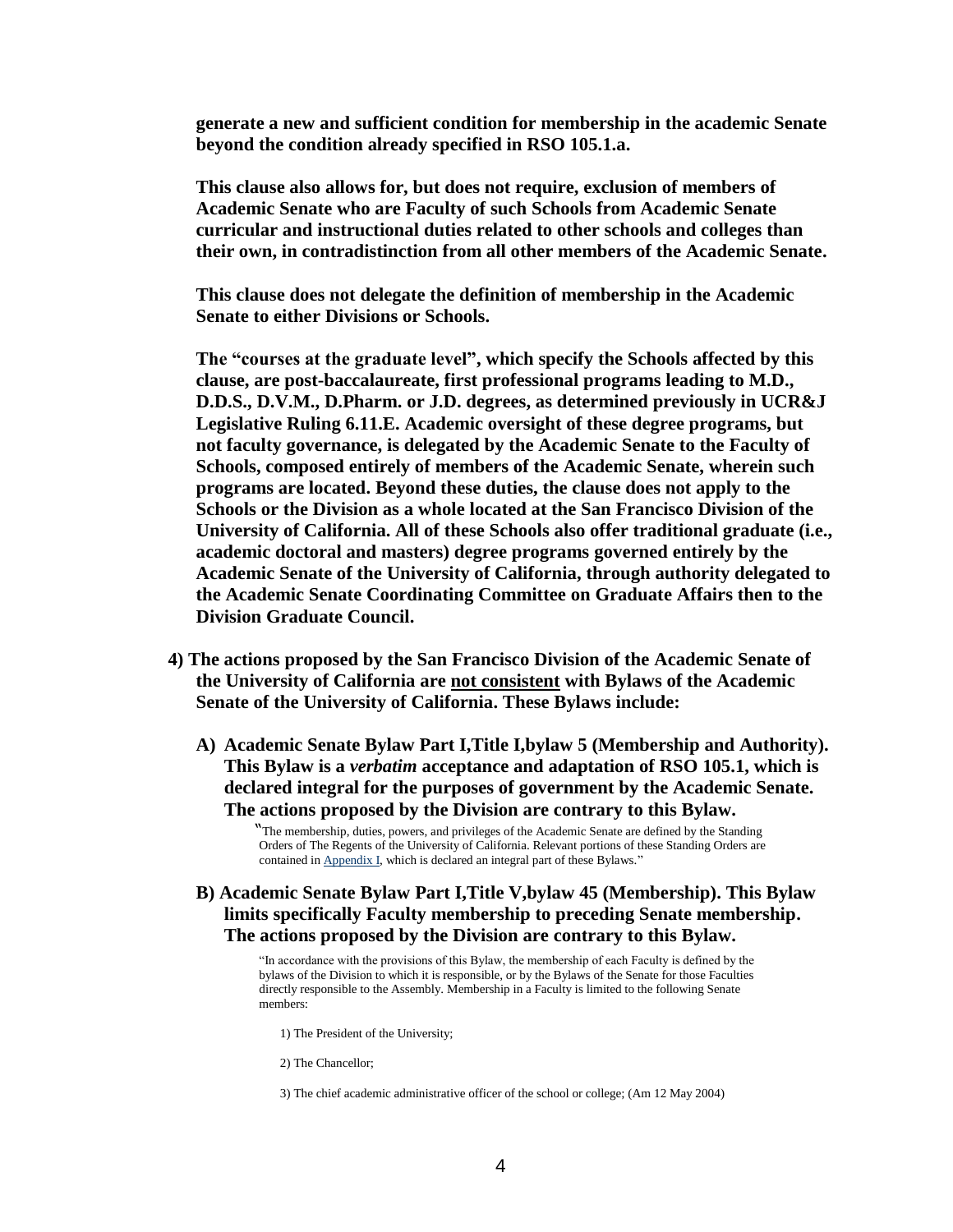- 4) All members of the Academic Senate who are members of departments assigned to that school or college (Academic Senate members who have retired and transferred to emeritus/a status retain departmental membership.); (Am 4 May 89)
- 5) Such other Senate members as are specified in Divisional Bylaws or these Bylaws.

Only voting members of the Senate may vote in Faculties of which they are members."

**C) Academic Senate Bylaw Part III,Title I,bylaw 305,A-B (Divisions). This Bylaw limits specifically Division membership to preceding Senate membership. Division authority to determine membership and voting rights is limited to ascertaining which Academic Senate members belong to that Division. The actions proposed by the Division are contrary to this Bylaw.**

"The Academic Senate has ten Divisions: Berkeley, Davis, Irvine, Los Angeles, Merced, Riverside, San Diego, San Francisco, Santa Barbara, and Santa Cruz. (Am 22 Jun 2005)

- A. Membership. Each Division shall determine its membership in accordance with this section of the Bylaws and with the Standing Orders of The Regents. The membership of each Division shall consist of:
	- 1) ThePresident of the University;
	- 2) Each Senate member whose appointment is at the campus of the Division and who has not transferred voting rights to another Division in accordance with the provisions of Article B.2 of this Bylaw [see SOR 105.1(a)];
	- 3) Each emeritus Senate member whose appointment at the time of retirement was at the campus of that Division;
	- 4) Each Senate member with a Universitywide appointment who chooses to enroll in that Division.
- B) Voting Rights
	- 1) Each member of a Division whose voting rights have not been transferred in accordance with the provisions of Article B.2 of this Bylaw has the right to vote in that Division.
	- 2) The voting right of a member temporarily assigned to another University campus may be transferred, upon the member's request, to that Division for the period of the temporary assignment."
- **D) Academic Senate Bylaw Part III,Title I,bylaw 310,A,1 (Authority of Divisions). This Bylaw requires the Division to conduct its business in a manner "not inconsistent" (i.e., consistent) with the superseding Bylaws and Regulations of the Academic Senate, limits the authority of the Division to matters primarily relevant to only the Division, and delegates all powers not specifically retained by the Academic Senate to the Divisions. The actions proposed by the Division are contrary to subsections 1 and 3 of this Bylaw, and exceed the authority reserved for the Division in subsection 5 of this Bylaw.**

"General Provisions

- 1. Subject to such provisions as appear elsewhere in these Bylaws, each Division shall have authority to organize, to select its own officers and committees, and to adopt for the conduct of its business rules and regulations not inconsistent with the Bylaws and Regulations of the Academic Senate.
- 3) It is authorized to originate and take final action on legislation substantially affecting only the Division; to establish Faculties in schools and colleges located wholly on the campus which it represents; to transmit directly to the President resolutions on any matter of University concern, subject to the provisions of Bylaw 311; and to submit reports and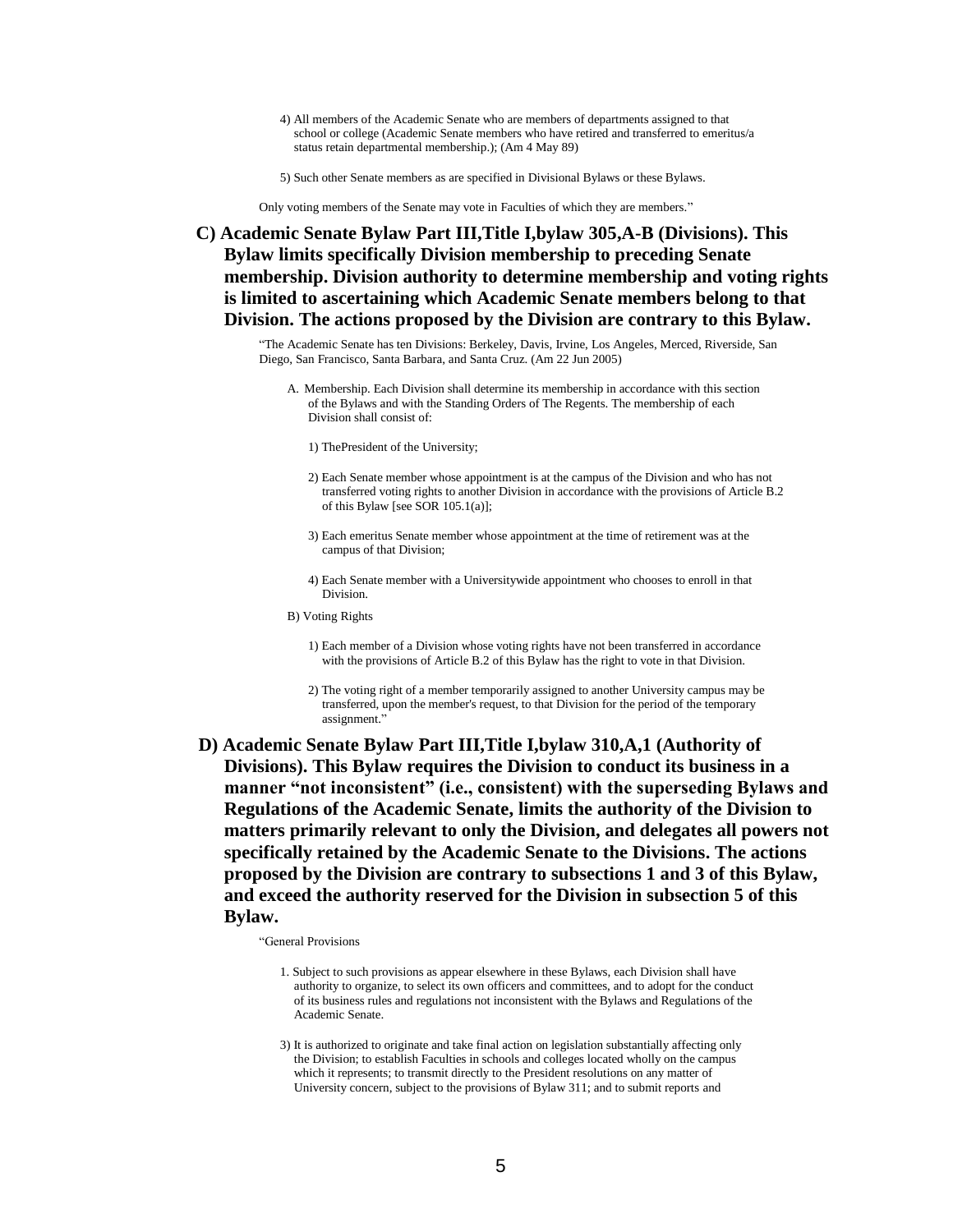recommendations to the Senate or to the Assembly concerning changes in Senate legislation and such other matters as it may deem appropriate.

5) All powers of the Academic Senate not specifically delegated to the Assembly or to the Standing Committees of the Academic Senate are reserved to the Divisions."

**E) Academic Senate Bylaw Part III,Title I,bylaw 311,A (Authority of Divisions – Part II. Jurisdiction). This Bylaw defines the obligatory pathway of Legislation though the Academic Senate Assembly when Division legislation is likely to substantially affect more than one Division. The lack of enabling Division legislation for the actions proposed by the Division and subsequent Academic Senate legislation due to the implications for multiple Divisions does not fulfill the requirements of this Bylaw.**

"Legislation

Legislation substantially affecting only one Division shall be subject to final approval by the Division. Legislation substantially affecting more than one Division or the statewide University shall become effective only upon approval by the Assembly, subject to Petition and Referendum [see Bylaw 75]. Resolutions and memorials are not legislation within the meaning of this Bylaw."

**F) Academic Senate Bylaw Part III,Title I,bylaw 311,C (Authority of Divisions – Part II. Jurisdiction). This Bylaw defines the authorities specifically reserved by the Academic Senate Assembly and its Standing Committees, with particular regard to issues affecting two or more Divisions and changes in academic governance. The power to change academic government, which includes membership in the Academic Senate, is reserved specifically for the Academic Senate, and is not delegated to the Divisions. The actions proposed by the Division do not meet the requirements of this Bylaw.**

"Assembly Jurisdiction

The following shall be considered matters of such general concern as to come within the jurisdiction of the Academic Senate, through the mechanism of the Assembly.

- 1) Requirements for admission to undergraduate status and minimum requirements for admission to graduate status.
- 2) General regulations such as those concerning registration, residence, minimum unit requirements for degrees and certificates; general requirements for the Bachelor's degree (including military training and Subject A); general regulations concerning the gradepoint system, credit for courses and examinations; University Extension policy; general regulations concerning disqualification and reinstatement of delinquent students.
- 3) Matters, other than 1 and 2 above, involving interrelationships of parallel schools or colleges in two or more Divisions.

4) Changes in academic government."

**5) The actions proposed by the San Francisco Division of the Academic Senate of the University of California are not consistent with the** *Academic Personnel Manual (APM),* **which represents a formal agreement between the administration (on behalf of the Regents of the University of California) and the Academic Senate of the University of California for the shared governance of employment duties, appointments, evaluations and advancements of academic appointees in the various available series. The actions proposed by the Division are contrary to the following sections of** *APM:*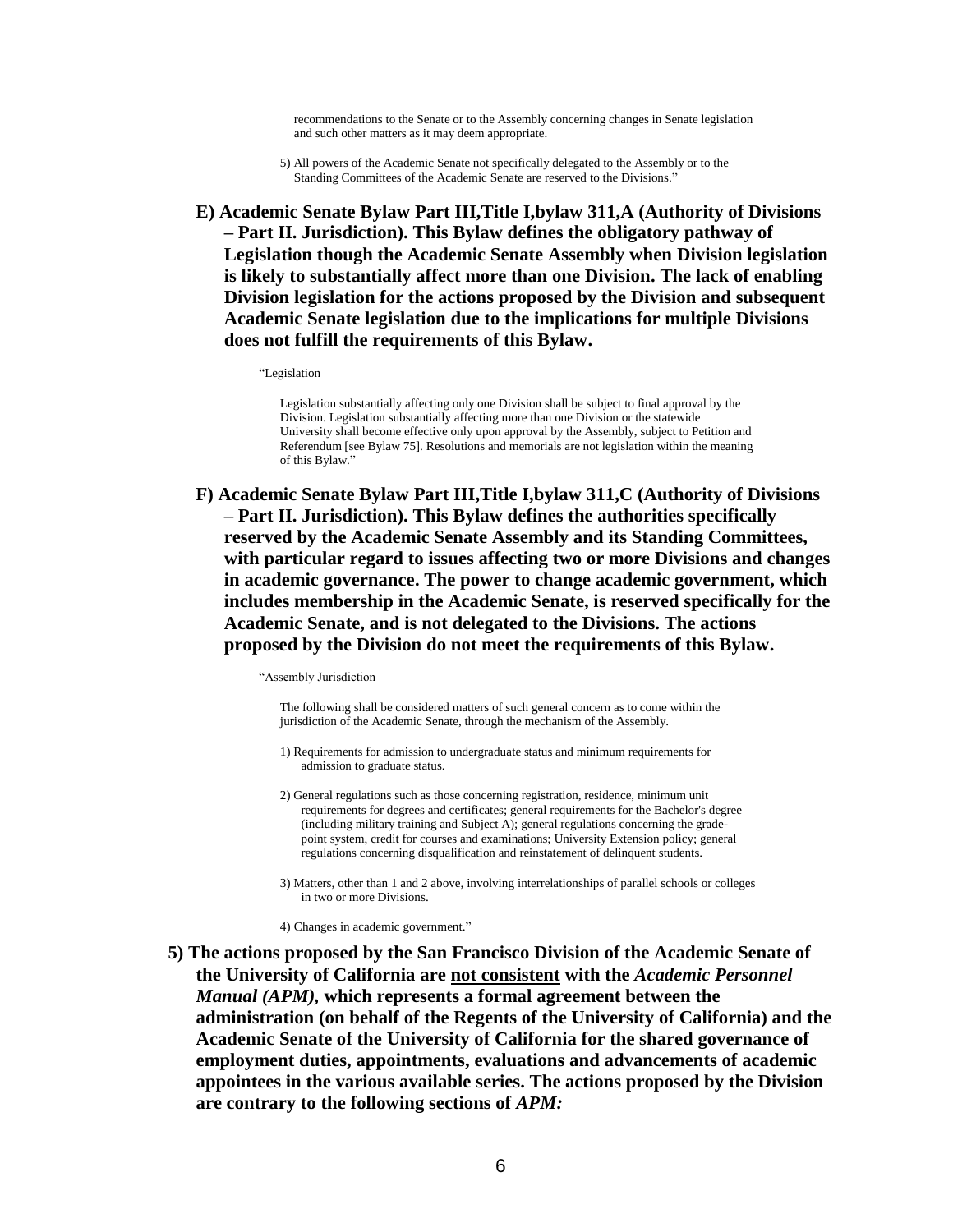For the Health Science Clinical Professor series (*APM* 278-20.a): "Appointees in this series are not members of the Academic Senate."

- **6) The actions proposed by the San Francisco Division of the Academic Senate of the University of California are not consistent with its Division bylaws.**
	- **A) The Division announced publicly its intent to implement the proposed extensions on July 1, 2012. However, the Division bylaws, on the May 8, 2012 date of testimony/deliberation and as accessed on May 22, 2012, demonstrate no recent and/or relevant amendments, revisions or additions to legislation, which would be necessary to enable the proposed extensions on their announced inception date.**
	- **B) The proposed actions of the Division are not consistent with the following partial list of Division bylaws, as presently constituted. Contradiction of these Division bylaws, which are now in compliance with and subordinate to Academic Senate Bylaws, would necessarily contradict the superseding Academic Senate Bylaws. These bylaws include:**

### **Chapter II,1. Membership**

"General Provisions: Roster of the membership shall comprise the President of the University, ex officio, the Chancellor and Vice Chancellors at San Francisco, each Dean at San Francisco, the Registrar and Admissions Officer, the University Librarian at San Francisco, each lecturer who has full time teaching responsibilities in any curriculum under the control of the Academic Senate and whose academic title is Senior Lecturer with Security of Employment or Lecturer with Security of Employment; Assistant Professor, Assistant Professor in Residence, Assistant Professor of Clinical (e.g., Medicine); Associate Professor, Associate Professor in Residence, Associate Professor of Clinical (e.g., Medicine); Acting Associate Professor; Professor, Professor in Residence, Professor of Clinical (e.g., Medicine); and Instructors or Instructors in Residence giving instruction in any of the curricula under the control of the San Francisco Division, and any other person certified for membership by the Secretary of this Division in accordance with the policies of the Assembly."

#### **Chapter IV,Section II,35. Modification of legislation**

"No Bylaw, Regulation or Procedure of the Division or its Faculties (for exception see 35 (F) below) may be added to, amended or repealed, in whole or in part, except as specified in Appendix VIII and paragraphs A-F below: [En 22 April 92, 18 Nov 04].

- Due Notice and Review: Subject to the provisions of the Bylaws of the Academic Senate legislation may be modified at any meeting of the Division, provided that the proposed modification has been distributed to the membership, in writing, at least five days before the meeting. [Academic Senate Bylaw 312 (C)]
- Requisite Majorities: Adoption, repeal, or amendment of a Divisional Bylaw requires a two-thirds affirmative vote of all members voting and present at a meeting or participating in electronic voting, as long as there is a quorum. Regulations may be modified with the approval of a majority of the members voting. [Am 1 Sep 03]
- Formal Presentations: All proposed legislation presented to the Division shall be accompanied by a statement of the purpose and effect of the proposal (including claimed undesirable effects, when the Coordinating Committee deems them applicable) as well as a text of any legislation to be modified or adopted. [Am 4 May 72]
- Effective Date: Legislation becomes effective on September first following its approval by the Division, unless otherwise stated in such legislation. [En 22 Jan 70]"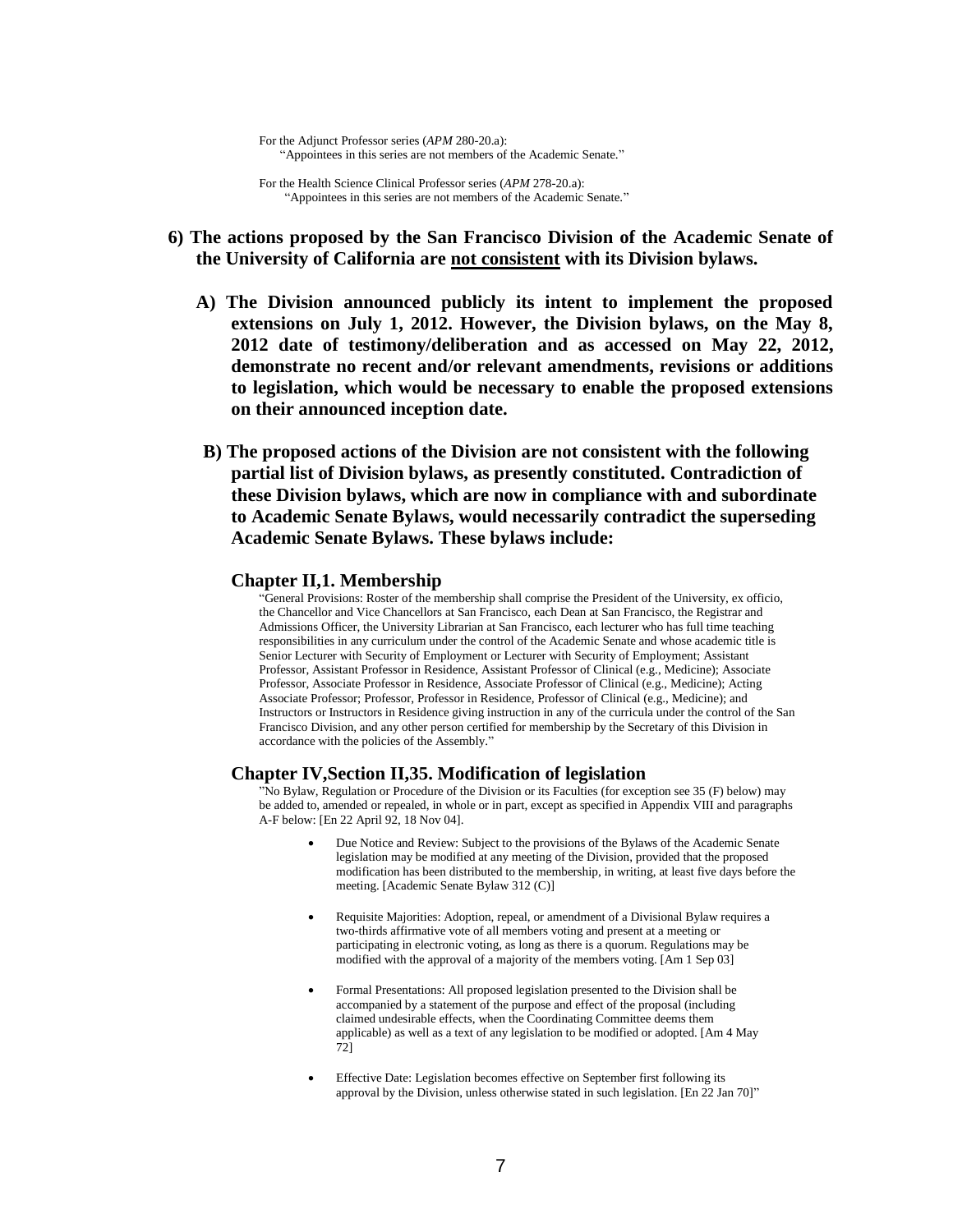## **Chapter VI,Section I,80,subsection 4. Voting eligibility for Division committees**

"Voting Eligibility: Only members of the Academic Senate may vote in Senate agencies and their committees when those agencies or committees are taking final action on any matter for the Academic Senate, or giving advice to University officers or other non-Senate agencies in the name of the Senate. Persons other than Senate members may vote on other questions, such as those that involve only recommendations to other Senate agencies. [Am 1 Sep 03]"

#### **Chapter VI,Section II,100,subsections 1 and 2. Membership of Faculties**

- "When functioning as a committee of the Division, the membership of each Faculty is determined by the Bylaws of the Division and includes the following persons only [Academic Senate Bylaw 45]:
	- 1. The President of the University
	- 2. The Chancellor at San Francisco
	- 3. The Dean of the School
	- 4. All members of the Academic Senate who are members of departments assigned to that School
	- 5. Such other members of the Academic Senate as are specified by the Bylaws of the Division or the Assembly"

### **Chapter VI,Section II,100,b. Voting eligibility for Faculty(ies)**

- "Voting Eligibility: Only voting members of the Academic Senate are eligible to vote in the Faculty or Faculties of which they are members. Instructors with less than two years service shall not be entitled to vote. [Standing Order of The Regents 105.1(a) and Academic Senate Bylaw 45]"
- **C) The proposed actions of the Division occur in circumstances where the available evidence indicates that the Division has not employed the proper means to modify its legislation, as set forth in Division bylaws Chapter IV,Section II. Modification of legislation, and Chapter V,75, Referendum and reconsideration. The available evidence also indicates that the Division has not employed proper alternative legislative procedures related to requests for modification of Standing Orders of the Regents of the University of California, as provided by Division bylaws Chapter IV,Section IV,60 and 63, Resolutions and Memorials to the Regents.**
- **D) In the absence of enabling legislation for the proposed actions, the Division does not satisfy the requirements of Division bylaws Chapter VI,Section 3,120,B,1-3 and 5, which outline the duties of the Division Committee on Rules and Jurisdiction to supervise, publish, review and advise in regard to Division legislation. As a consequence, the Division does not satisfy the requirements of Academic Senate Bylaw Part II,Title II,bylaw 205,A, which charges UCR&J to examine newly enacted Division legislation for its implications across Divisions.**
- **E) The San Francisco Division of the Academic Senate of the University of California does provide evidence for extensive consultation and collegial discussion among the officers of the Division, and with academic administrators who are also members of the Academic Senate of the University of California, during the preparation of the proposed actions. This consultative process, while informal in nature, is strongly supportive of the proposed actions. However, such evidence cannot substitute for a**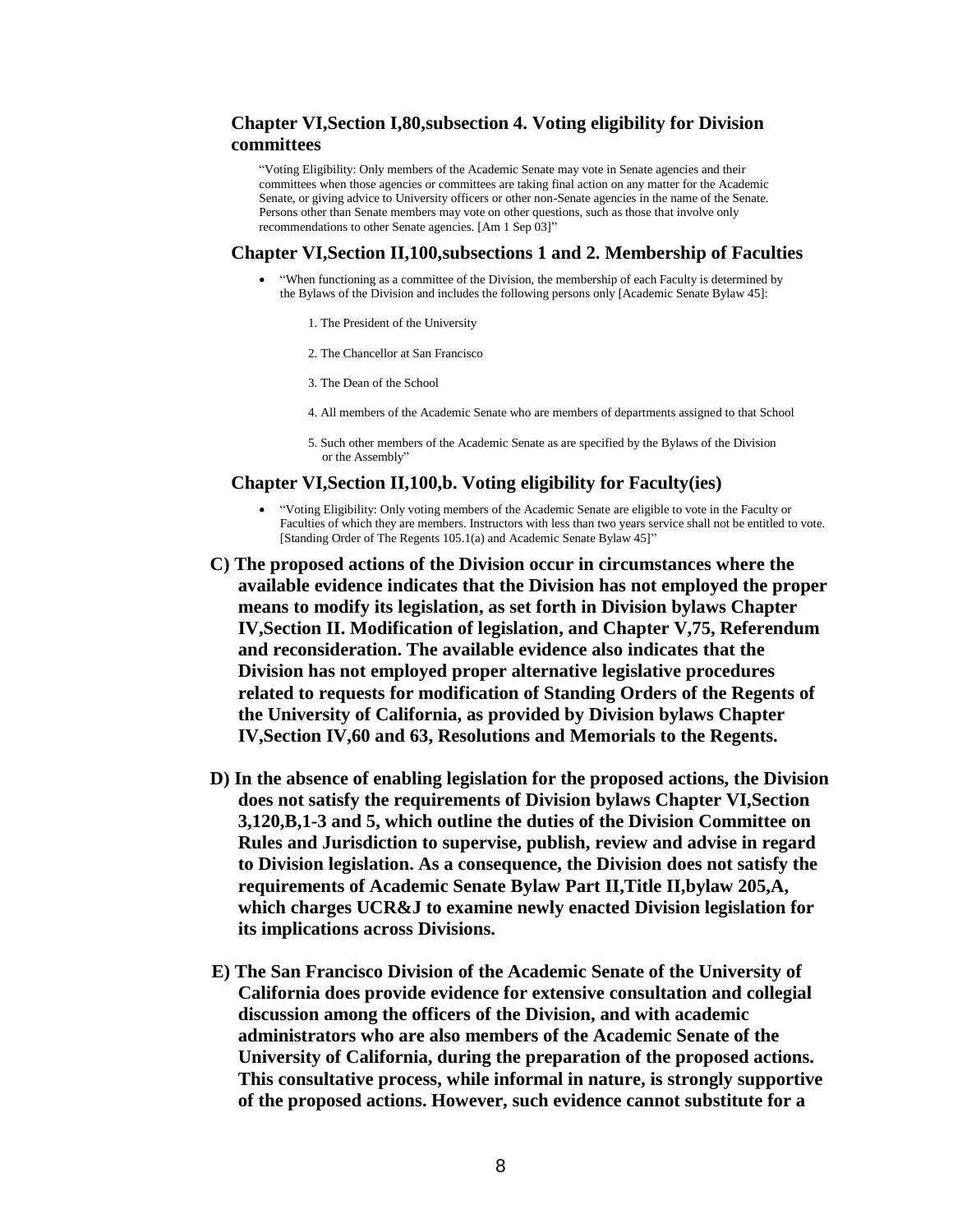**valid legislative process within the Division, consistent with its own bylaws, the superseding Bylaws of the Academic Senate and the superseding Standing Orders of the Regents.** 

### **Final Considerations:**

**UCR&J recognizes the significant and valuable contributions to the University provided by colleagues with academic appointments in Adjunct Professor and Clinical Heath Sciences series. However, these series of academic appointments are not presently granted explicit membership in the Academic Senate of the University of California, and the current Legislative Rulings of UCR&J must be based on this fact. UCR&J declines to either encourage or discourage future grants of membership in the Academic Senate of the University of California to these series** *per se***. It is the firm view of UCR&J that these issues, as they emerge, are best resolved by legislative, not judicial, means, as delineated in the Bylaws of the Academic Senate of the University of California and the bylaws of the Division. Furthermore, it has not escaped the notice of UCR&J that the case-by-case application of currently available mechanisms for transfer of series for academic appointees (i.e., from Adjunct Professor and Clinical Health Sciences Professor series to Professor-in-Residence and Professor of Clinical "X" series) are feasible within the Division and could largely satisfy any genuine concerns for recognition of collegial accomplishment brought to light during the course of this deliberation.** 

**UCR&J finds that, consistent with the Bylaws of the Academic Senate, the proposed changes of membership at the San Francisco Division of the Academic Senate of the University of California cannot be endorsed for implementation at this time due to serious defects, indeed the inexplicable absence, of the products of legislative processes required to enable such actions. There is simply no groundwork of legislation in support of these changes in the present bylaws of the Division, the superseding Bylaws of the Academic Senate of the University of California, or the superseding Standing Orders of the Regents of the University of California. UCR&J can only condone governance by appropriately legislated rules - our Bylaws - instead of governance by informal consultation and pronouncement within the Academic Senate and its agencies.** 

**UCR&J prospectively cautions the Division that elections based on the invalid proposed changes of membership at the San Francisco Division of the Academic Senate of the University of California would necessarily be ruled invalid. The outcomes of such elections would be ruled null and void within both the Division and the Academic Senate. Officers and committees of the Division who are selected based on such outcomes would be ruled ineligible to act as agents and agencies of the Academic Senate of the University of California. The actions taken by these ineligible officers and committees would also be ruled null and void.** 

**The Division raises a legitimate constitutional question in regard to the powers of UCR&J to deliberate and rule in these matters. In response, UCR&J is charged to**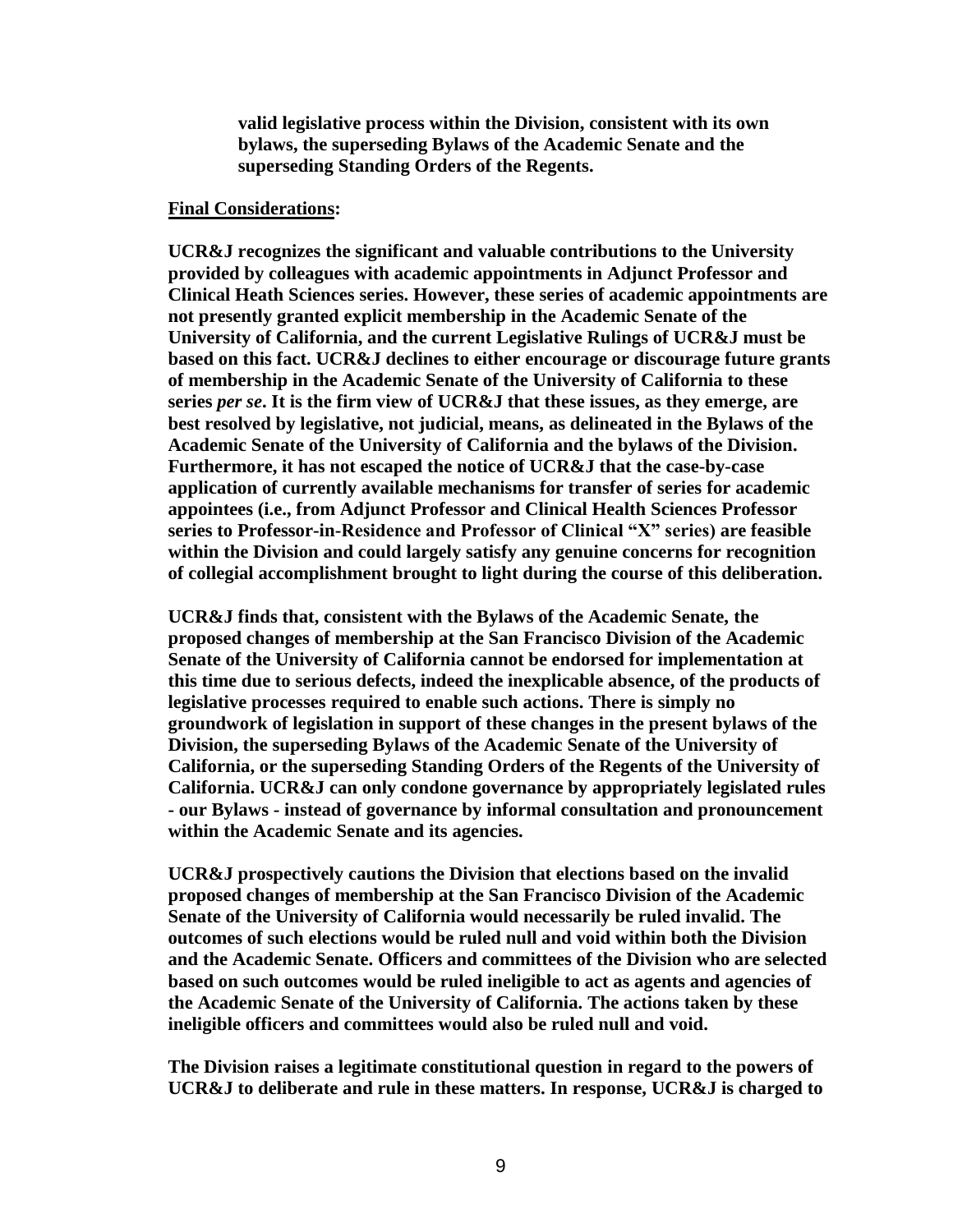**issue certain Legislative Rulings interpreting the** *Code of the Academic Senate,* **which consists of the Manual of the Academic Senate and the manuals of its Divisions, under Academic Senate Bylaw Part II,Title IV,bylaw 206,A. On this basis, UCR&J has the authority to interpret the understanding of the Academic Senate of the Standing Orders of the Regents (particularly as embedded in Academic Senate Bylaws) and the** *Academic Personnel Manual* **on behalf of the Academic Senate of the University of California. Changes of academic government within the Divisions lie within the jurisdiction of the Academic Senate (and hence, UCR&J), a reserved function not delegated to the Divisions, as specified in Academic Senate Bylaw Part III,Title I,bylaw 311,C,4. Furthermore, the means and actions of Division governance are required to be "not inconsistent" (i.e., consistent) with the Bylaws and Regulations of the Academic Senate, as detailed in Academic Senate Bylaw Part III,Title I,bylaw 310,A,1. Thus, UCR&J has the authority to address the process of academic government and its compliance with Academic Senate Bylaws within a single Division, particularly when changes proposed within a Division are found to have implications for other Divisions as evident in this case.**

## **UCR&J responses to questions from the request for Legislative Rulings:**

**1.** *"Who is made a member of the Academic Senate by Standing Order of the Regents 105.1(a)?"*

**\_\_\_\_\_\_\_\_\_\_\_\_\_\_\_\_\_\_\_\_\_\_\_\_\_\_\_\_\_\_\_\_\_\_\_\_\_\_\_\_\_\_\_\_\_\_\_\_\_\_\_\_\_\_\_\_\_\_\_\_\_\_\_\_\_\_\_\_\_\_\_**

**UCR&J Response (current Legislative Rulings 1, 4A and 4B):** Officers of the University and academic appointees in the 17 series of academic titles specified in the Standing Order and the Academic Senate Bylaws constitute the membership of the Academic Senate. For academic appointees, Academic Senate membership is granted by virtue of the series of academic appointment.

### **2. "***Who is a Member of the Faculty of a professional school offering courses at the graduate level only?"*

**UCR&J Response (current Legislative Ruling 1, 2 and 3):** Members of the Academic Senate granted such status by virtue of their administrative office and/or series of academic appointment are members of such Faculties. This distinction is not relevant for Divisions, or when the Schools in question offer traditional (doctoral and masters) graduate degrees as well as the postbaccalaureate professional degrees actually referred to in this clause of the Standing Order of the Regents. The distinction between professional schools that offer courses at the "graduate" level only and schools which offer other courses is not relevant to the issue of Academic Senate membership, but only with respect to authority over curricula and degree program requirements.

### **3. "***What entity has the responsibility to interpret the Standing Orders of the Regents for the Senate?"*

**UCR&J Response (paragraph 4 of Final Considerations of current Legislative Rulings):** Except by amendment of the Bylaws by the Legislative Assembly of the Academic Senate, UCR&J is the agency of the Academic Senate that is charged with this duty. The Regents can, of course, independently change their Standing Orders, which would necessarily entail subsequent revisions in the subordinate Academic Senate Bylaws and UCR&J Legislative Rulings. In the absence of direction from the Regents themselves, the officers and agencies of the Academic Senate are not required to defer to administrative interpretations of the Standing Orders of the Regents. In practice, the Academic Senate and the administration of the University exercise shared governance to generate and